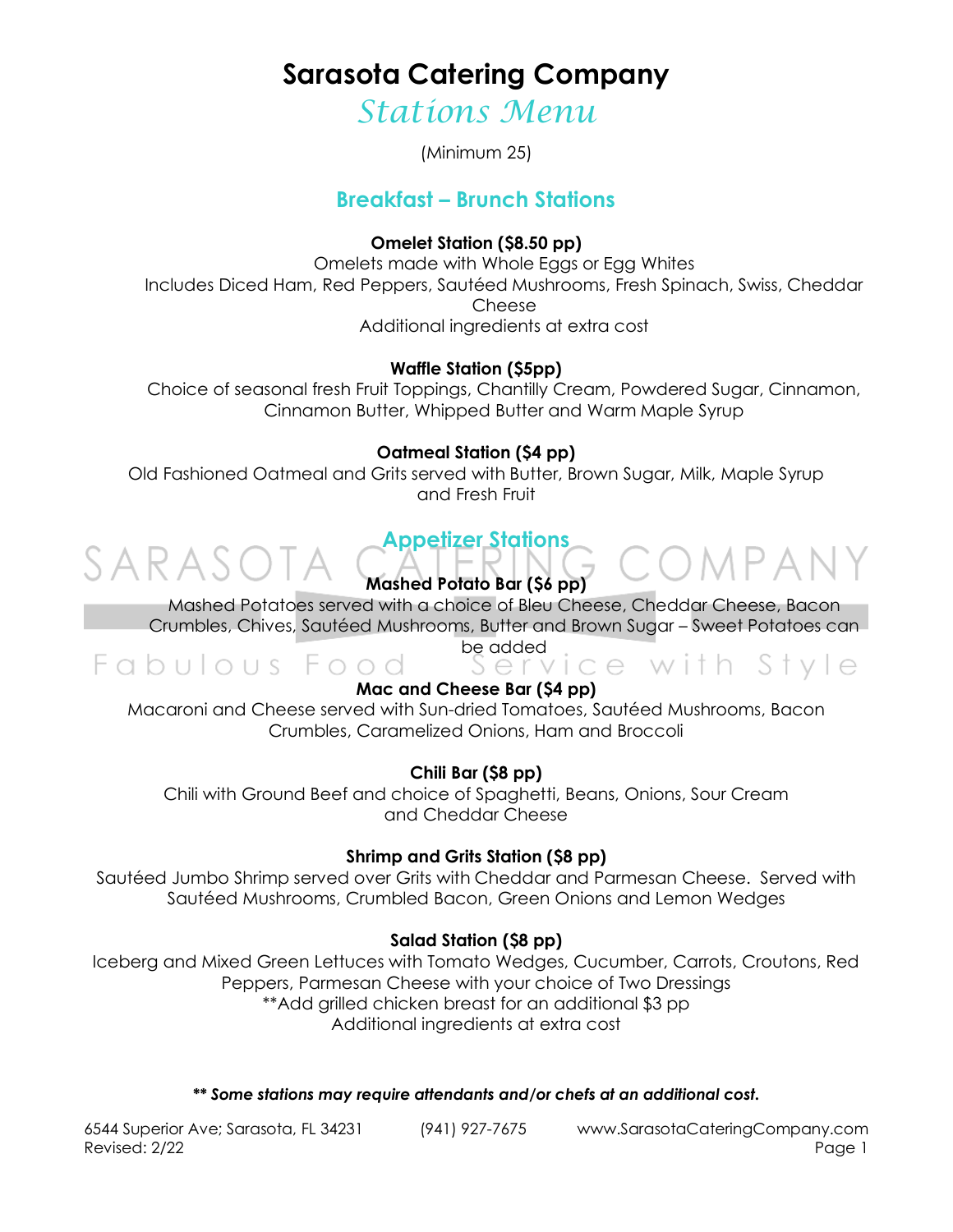## **Sarasota Catering Company**

Stations Menu

### **Entrée Stations**

#### **Fajita Station (\$8 pp)**

Marinated Chicken or Flank Steak sautéed with onions, red and green peppers with warm flour tortillas. Served with guacamole

#### **Taco Station (\$7 pp)**

Ground Beef and Ground Chicken served on corn and flour tortillas. Served with shredded lettuce, cheese, sour cream, pico de gallo, jalapenos and guacamole

#### **Fish Taco Station (\$9 pp)**

Mahi served on corn and flour tortillas with red cabbage cole slaw, sour cream, pico de gallo, jalapenos and guacamole

#### **Risotto Station (\$5.00 pp)**

Lemon, Wild Mushroom, Saffron or Plain Risotto made to order. Served with a garnish of parsley oil and Grape Tomatoes

## **Sauté Station (\$10 pp)**

Medallions of Chicken Breast or Veal sautéed with a choice of sauces; Piccata, Blanquette and Cream, Butter and Demi-Glace

#### **Pasta Station (\$7 pp)**

 $\vdash$  a b U  $\vdash$  a UChoice of pastas: Penne, Bow Tie or Corkscrew Pasta  $\vdash$  a Choice of two sauces: Alfredo, Vodka Sauce, Pesto, Fresh Tomato Sauce with/out Meat Includes Garlic, Basil Chiffonade, Red Peppers, Sliced Mushrooms, Spinach, Black **Olives** \*\*Add grilled chicken breast for an additional \$3 pp

Additional ingredients at extra cost

#### **Seafood Station (Mkt pp)**

Selection of Oysters, Clams, Stone Crab Claws, Snow Crab Claws and Jumbo Shrimp served with Lemons, Cold Mustard Sauce, Tabasco Sauce and Crackers (Subject to Availability)

#### **Stir Fry Station (\$11 pp)**

Choice of White Rice, Brown Rice or Noodles served with Chicken, Beef or Pork and Array of Fresh Vegetables: Snow Pea Pods, Broccoli Florets, Water Chestnuts, Red Peppers, Carrot Shreds, Red Cabbage Shreds, Straw Mushrooms and Bean Sprouts. Choice of Coconut Curry Sauce, Soy Sauce, Thai Peanut Sauce, Kung Pao or Brown Sauce

#### **Carving Station (Mkt pp)**

Beef Tenderloin, Pork Tenderloin, Flank Steak, Corned Beef, Turkey or Ham with Choice of Sauces and Silver Dollar Rolls

*\*\* Some stations may require attendants and/or chefs at an additional cost.* 

| 6544 Superior Ave; Sarasota, FL 34231 | (941) 927-7675 | www.SarasotaCateringCompany.com |
|---------------------------------------|----------------|---------------------------------|
| Revised: 2/22                         |                | Page 2                          |